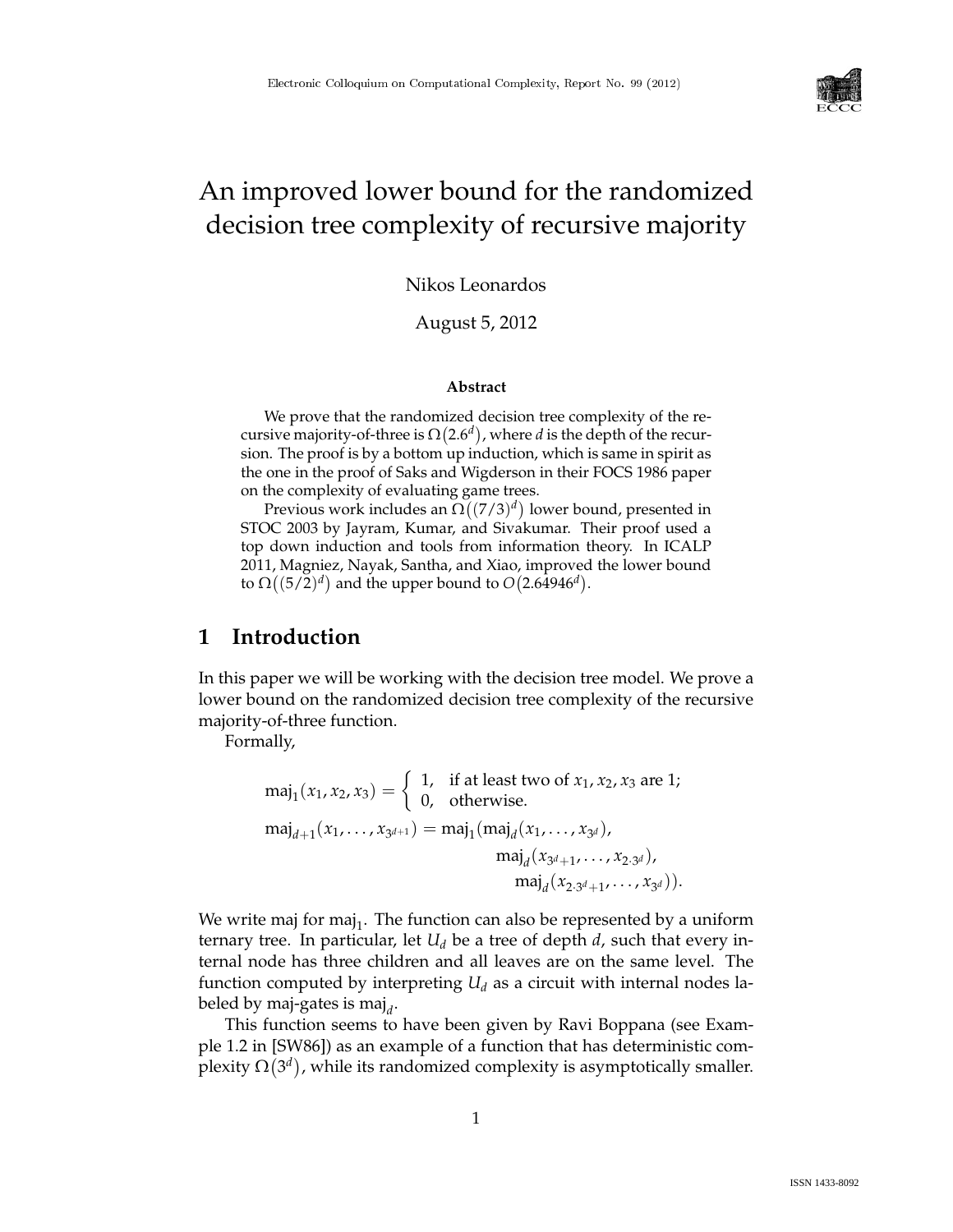Other functions with this property are known. A notable example is the function nand<sub>d</sub>, first analyzed by Snir [Sni85]. This is the function represented by a uniform binary tree of depth *d*, with the internal nodes labeled by nand-gates. A simple randomized framework that can be used to compute both maj<sub>d</sub> and nand<sub>d</sub> is the following. Start at the root; as long as the output is not known, choose a child at random and evaluate it recursively. This type of algorithms are called in [SW86] *directional*. For maj<sub>d</sub> the directional algorithm computes the output in  $O((8/3)^d)$  queries. It was noted in [SW86] that better algorithms exist for maj<sub>d</sub>. Interestingly, Saks and Wigderson show that the directional algorithm is optimal for the nand $_d$ function, and show that its zero-error randomized decision tree complex-<br> $\frac{(1+\sqrt{33})d}{2}$ ity is  $\Theta((\frac{1+\sqrt{33}}{4}$  $\frac{\sqrt{33}}{4}$ )<sup>d</sup>). Their proof uses a bottom up induction and generalized costs. Their method of generalized costs allows them to charge for a query according to the value of the variable. Furthermore, they conjecture that the maximum gap between deterministic and randomized complexity is achieved for this function.

Our lower bound on maj<sub>d</sub> is inspired by their technique. Note, that our lower bound works also for bounded-error algorithms. The bound of [SW86] for nand<sub>d</sub> was extended to the bounded-error algorithms by Santha in [San95].

In contrast to the exact asymptotic bounds we have for nand $_d$ , there had been no progress on the randomized decision tree complexity of maj<sub>d</sub> for several years. However, recent papers have narrowed the gap between the upper and lower bounds for recursive majority. An  $\Omega((7/3)^d)$  lower bound was showed in [JKS03]. Jayram, Kumar, and Sivakumar, proved their bound using tools from information theory and a top down induction. Furthermore, they presented a non-directional algorithm that improves the  $O((8/3)^d)$  upper bound. Magniez, Nayak, Santha, and Xiao [MNSX11], significantly improved the lower bound to  $\Omega((5/2)^d)$  and the upper bound to  $O(2.64946^d)$ . Both of these lower bounds hold for the case that the randomized decision tree is allowed to err. In this work we improve the lower bound for bounded-error randomized decision trees to  $\Omega(2.6^d)$ .

We note that both of these functions belong to the class of *read-once functions*. These are functions that can be computed by read-once boolean formulae, that is, formulae with the property that each input variable appears exactly once. Heiman, Newman, and Wigderson [HNW93] showed that read-once formulae with threshold gates have zero-error randomized complexity Ω(*n*/2*<sup>d</sup>* ). Heiman and Wigderson [HW91] managed to show that for every read-once function *f* we have  $R(f) \in \Omega(D(f)^{0.51})$ , where  $R(f)$  and  $D(f)$  are the randomized and deterministic complexity of  $f$  respectively. Note that the conjecture of Saks and Wigderson states that for every function *f* we have  $R(f) \in \Omega(D(f)^{0.753...})$ .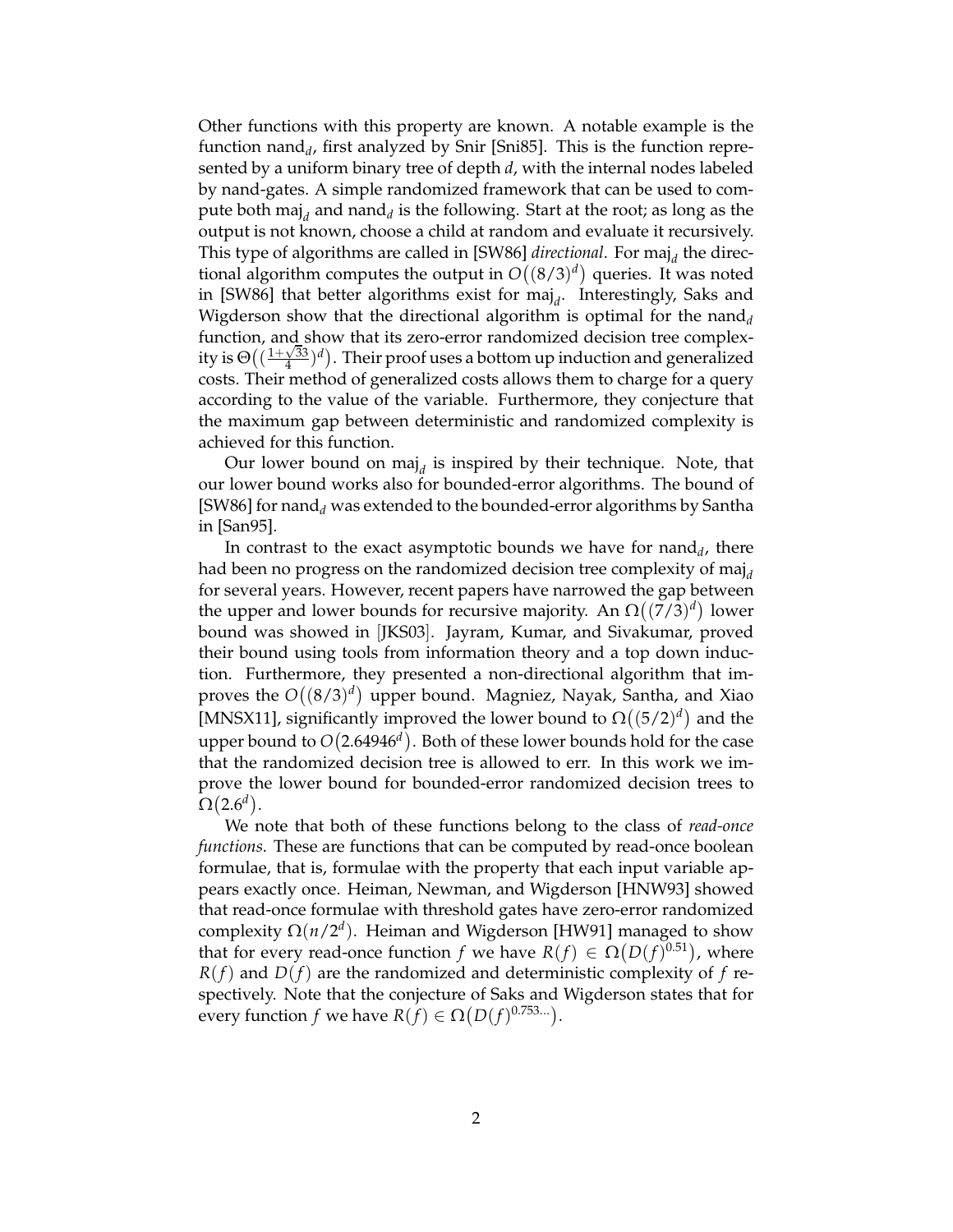### **2 Definitions, notation, and preliminaries**

In the following section we introduce basic concepts related to decision tree complexity. The reader can find a more complete exposition in the survey of Buhrman and de Wolf [BdW02].

#### **2.1 Definitions pertaining to decision trees**

A *deterministic Boolean decision tree* Q over a set of variables  $Z = \{z_i | i \in \mathbb{N}\}$  $[n]$ , where  $[n] = \{1, 2, ..., n\}$ , is a rooted and ordered binary tree. Each internal node is labeled by a variable  $z_i \in Z$  and each leaf with a value from  $\{0, 1\}$ . An *assignment* to *Z* (or an *input* to *Q*) is a member of  $\{0, 1\}^n$ . The output  $Q(\sigma)$  of  $Q$  on an input  $\sigma$  is defined recursively as follows. Start at the root and let its label be  $z_i$ . If  $\sigma_i = 0$ , we continue with the left child of the root; if  $\sigma_i = 1$ , we continue with the right child of the root. We continue recursively until we reach a leaf. We define  $Q(\sigma)$  to be the label of that leaf. When we reach an internal node, we say that *Q queries* or *reads* the corresponding variable. We say that *Q computes* a Boolean function  $f: \{0,1\}^n \to \{0,1\}$ , if for all  $\sigma \in \{0,1\}^n$ ,  $Q(\sigma) = f(\sigma)$ . The cost of Q on *input*  $\sigma$ , cost( $Q; \sigma$ ), is the number of variables queried when the input is *σ*. The *cost of Q*, cost(*Q*), is its *depth*, the maximum distance of a leaf from the root. The *deterministic complexity*,  $D(f)$ , of a Boolean function  $f$  is the minimum cost of any Boolean decision tree that computes *f* .

A *randomized Boolean decision tree Q<sup>R</sup>* is a distribution *p* over deterministic decision trees. On input  $\sigma$ , a deterministic decision tree is chosen according to *p* and evaluated. The *cost of*  $Q_R$  *on input*  $\sigma$  is  $cost(Q_R; \sigma)$  =  $\sum_{Q} p(Q) \cos t(Q; \sigma)$ . The *cost* of  $Q_R$  is max<sub> $\sigma$ </sub> cost( $Q_R$ ;  $\sigma$ ). A randomized decision tree  $Q_R$  *computes* a Boolean function *f*, if  $p(Q) > 0$  only when *Q* computes *f* . A randomized decision tree  $Q_R$  *computes* a Boolean function *f with error*  $\delta$ , if, for all inputs  $\sigma$ ,  $Q_R(\sigma) = f(\sigma)$  with probability at least 1 –  $\delta$ . The *randomized complexity*,  $R(f)$ , of a Boolean function  $f$  is the minimum cost of any randomized Boolean decision tree that computes *f* . The *δ-error randomized complexity,*  $R_\delta(f)$ , of a Boolean function f, is the minimum cost of any randomized Boolean decision tree that computes *f* with error *δ*.

We are going to take a distributional view on randomized algorithms. Let  $\mu$  be a distribution over  $\{0,1\}^n$  and  $Q_R$  a randomized decision tree. The *expected cost of*  $Q_R$  *under*  $\mu$  *is* 

$$
cost_{\mu}(Q_R) = \sum_{\sigma} \mu(\sigma) cost(Q_R; \sigma).
$$

The *δ*-error expected complexity under  $\mu$ ,  $R^{\mu}_{\delta}$  $\delta^{\mu}(f)$ , of a Boolean function *f*, is the minimum expected cost under  $\mu$  of any randomized Boolean decision tree that computes *f* with error  $\delta$ . Clearly,  $R_{\delta}(f) \geq R_{\delta}^{\mu}$  $\frac{\mu}{\delta}(f)$ , for any  $\mu$ , and thus we can prove lower bounds on randomized complexity by providing lower bounds for the expected cost under any distribution.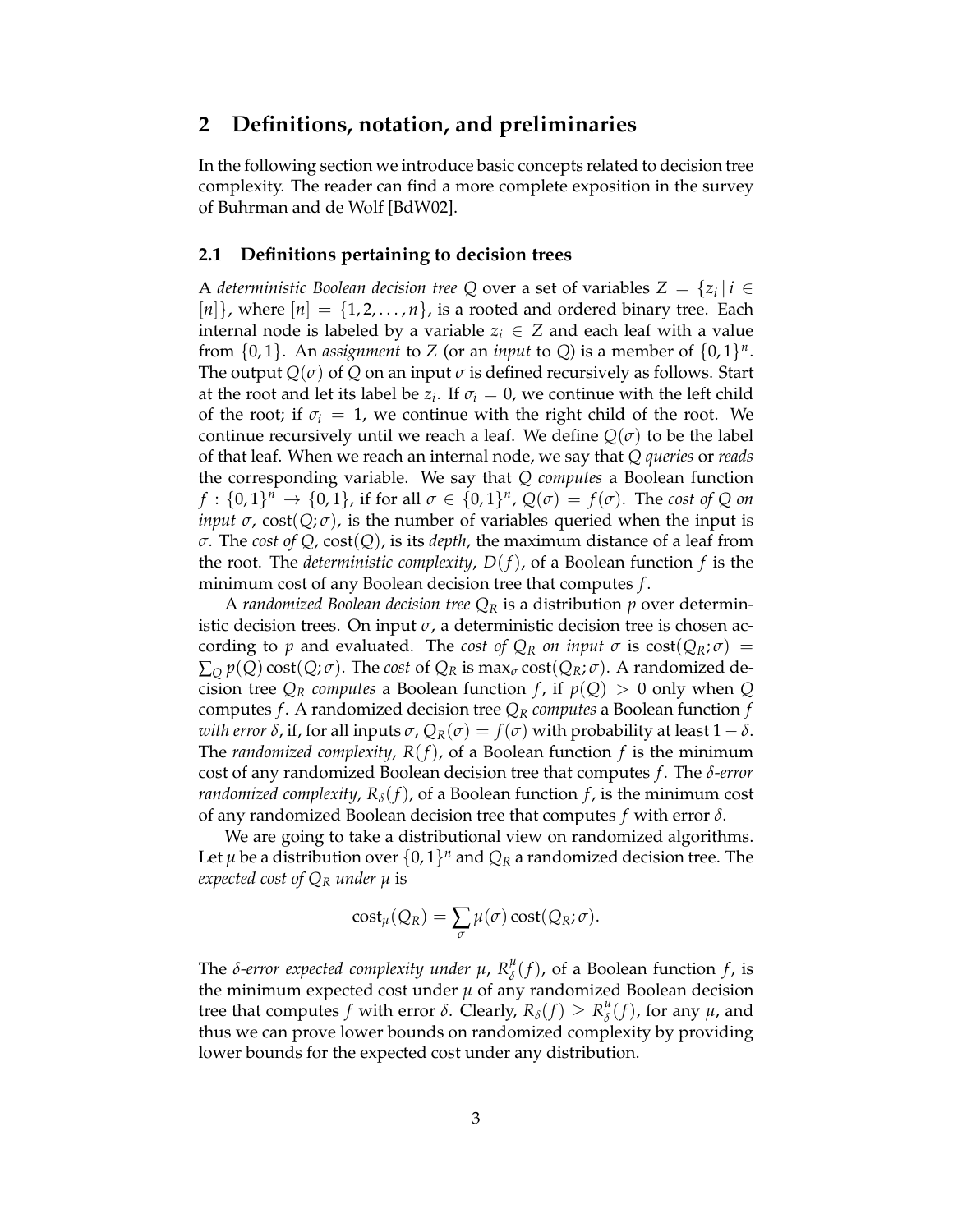Furthermore, we are going to utilize the method of generalized costs of Saks and Wigderson [SW86]. To that end, we define a *cost-function* relative to a variable set *Z*, to be a function  $\phi : \{0,1\}^n \times Z \to \mathbb{R}$ . We extend the previous cost-related definitions as follows. The cost of a decision tree *Q* under cost-function *φ* on input *σ* is

$$
cost(Q; \phi; \sigma) = \sum_{z \in S} \phi(\sigma; z),
$$

where  $S = \{z \mid z \text{ is queried by } Q \text{ on input } \sigma\}$ . The cost of a randomized decision tree  $Q_R$  on input  $\sigma$  under cost-function  $\phi$  is

$$
cost(Q_R; \phi; \sigma) = \sum_{Q} p(Q) \, cost(Q; \phi; \sigma),
$$

where *p* is the corresponding distribution over deterministic decision trees. Finally, the expected cost of a randomized decision tree  $Q_R$  under costfunction *φ* and distribution *µ* is

$$
cost_{\mu}(Q_R; \phi) = \sum_{\sigma} \mu(\sigma) cost(Q_R; \phi; \sigma).
$$

**Observation 1.** *Let φ and ψ be two cost-functions relative to Z. For any decision tree Q over Z, any assignment <sup>σ</sup> to Z, and any a*, *<sup>b</sup>* <sup>∈</sup> <sup>R</sup>*, we have*

$$
a \cos\left(\frac{Q}{\rho}, \phi, \sigma\right) + b \cos\left(\frac{Q}{\rho}, \psi, \sigma\right) = \cos\left(\frac{Q}{\rho}, a\phi + b\psi, \sigma\right).
$$

*Thus, for any distribution µ,*

$$
a \cos t_{\mu}(Q; \phi) + b \cos t_{\mu}(Q; \psi) = \cos t_{\mu}(Q; a\phi + b\psi).
$$

For  $\phi$  :  $\{0,1\}^n \times Z \to \mathbb{R}$  and  $S \subseteq Z$ , we define the *restriction* of  $\phi$  on *S* to be the function  $\phi \upharpoonright_S : \{0,1\}^n \times S \to \mathbb{R}$ , defined by  $\phi \upharpoonright_S (\sigma, z) = \phi(\sigma, z)$ .

#### **2.2 Definitions pertaining to trees**

For a rooted tree *T*, the *depth* of a leaf is the number of edges on the path to the root. The *depth* of the tree is the maximum depth of a leaf. We denote by  $L_T$  the set of its leaves and by  $V_T$  the set of its internal nodes. Define the set of *leaf-parents* of *T*, *PT*, as the set of all nodes in *V<sup>T</sup>* all of whose children are leaves. For  $S \subseteq P_T$  let  $L_T(S)$  be the set of the leaves of the nodes in *S*. We call a tree *uniform* if all the leaves are on the same level. A tree such that every node has exactly three children is called *ternary*. For a positive integer *d*, let *U<sup>d</sup>* denote the uniform ternary tree of depth *d*.

In the following, let *T* denote a ternary tree with *n* leaves. We define a distribution  $\mu_T$  over  $\{0,1\}^n$ . The distribution is placing positive weight on inputs that we consider intuitively difficult. Let

$$
M_0 = \{(0,0,1), (0,1,0), (1,0,0)\} \text{ and } M_1 = \{(0,1,1), (1,0,1), (1,1,0)\}.
$$

In the following definition we view *T* as a circuit with every internal node labeled by a maj-gate. We denote the corresponding function by *FT*.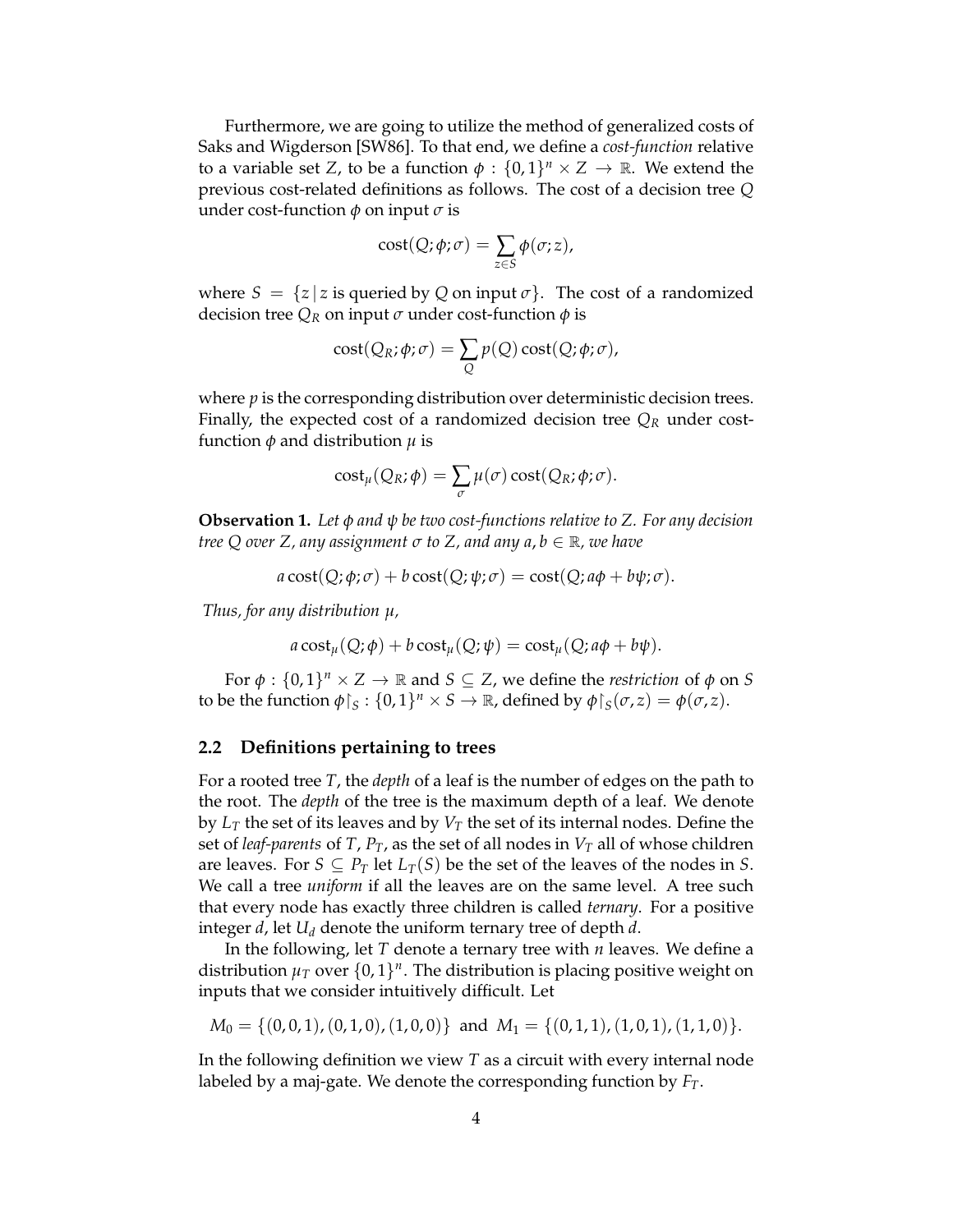**Definition 1** (Difficult inputs, distribution  $\mu_T$ ). *Call an input to a ternary tree* difficult, if it is such that the inputs to every gate belong to  $M_0 \cup M_1$ . Let  $\mu_T$ , the difficult distribution for *T, be the uniform distribution over all difficult inputs and write*  $\mu_d \equiv \mu_{U_d}$ .

Suppose the inputs to a gate, under an assignment  $\sigma$ , belong to  $M_0$ ( $M_1$ ). We call an input to this gate a *minority under*  $\sigma$  if it has the value 1 (0) and a *majority* otherwise.

### **3 Proof outline**

Our goal is to prove a lower bound on the expected cost of any randomized decision tree  $Q_R$  that computes maj<sub>d</sub> with bounded error  $\delta$ . We now discuss the outline of our proof. We start with the tree  $T \equiv U_d$  that represents maj<sub>d</sub>, the natural cost-function  $\psi$  that charges 1 for any query, and the difficult distribution  $\mu \equiv \mu_T$ . We define a process that shrinks tree *T* to a smaller tree  $T'$  and a corresponding randomized decision tree  $Q'_R$  that computes *F*<sub>*T'*</sub> with bounded error  $\delta$ . The crucial part is to show that for a "more" expensive" cost-function *ψ* ′ ,

$$
cost_{\mu}(Q_R; \psi) \ge cost_{\mu'}(Q'_R; \psi'),
$$

where  $\mu' \equiv \mu_{T'}$ . The quality of our lower bound will depend on how much more expensive is *ψ* ′ than *ψ*.

The main ingredient in this framework is the shrinking process. A natural choice would be to shrink *T* by removing three leaves *u*, *v*, *w* so that their parent *s* would become a leaf in *T* ′ . Then, if we had a good algorithm  $Q$  for  $F_T$  we could design an algorithm  $Q'$  for  $F_{T'}$  as follows. On input *σs*, *Q*′ would simulate *Q* on one of the inputs *σ*01*s*, *σ*10*s*, *σ*0*s*1, *σ*1*s*0, *σs*01, *σs*10, with equal probability. We will show in the next section that such a shrinking process can give an alternate—and simpler—proof of the  $\Omega(2.5^d)$  lower bound of Magniez, Nayak, Santha, and Xiao [MNSX11].

To improve their bound we are going to shrink nine leaves to three at a time instead of three to one. This is made precise by the following definition.

**Definition 2** (shrink(*T*; *s*)). *For a ternary tree T, let s be the parent of u, v, w*  $\in$ *PT. Define* shrink(*T*;*s*) *as the tree with the children of u*, *v*, *w removed (so that*  $u, v, w \in L_{T'}$ , where  $T' \equiv \text{shrink}(T; s)$ ).

After shrinking our initial tree *T* to a tree *T* ′ , we need to define a randomized decision tree  $Q'_R$  that will compute  $F_{T'}$  with error at most *δ*. We do so, by giving for each deterministic tree *Q* that *Q<sup>R</sup>* may choose, a randomized tree *Q*′ . This is the object of the following definition.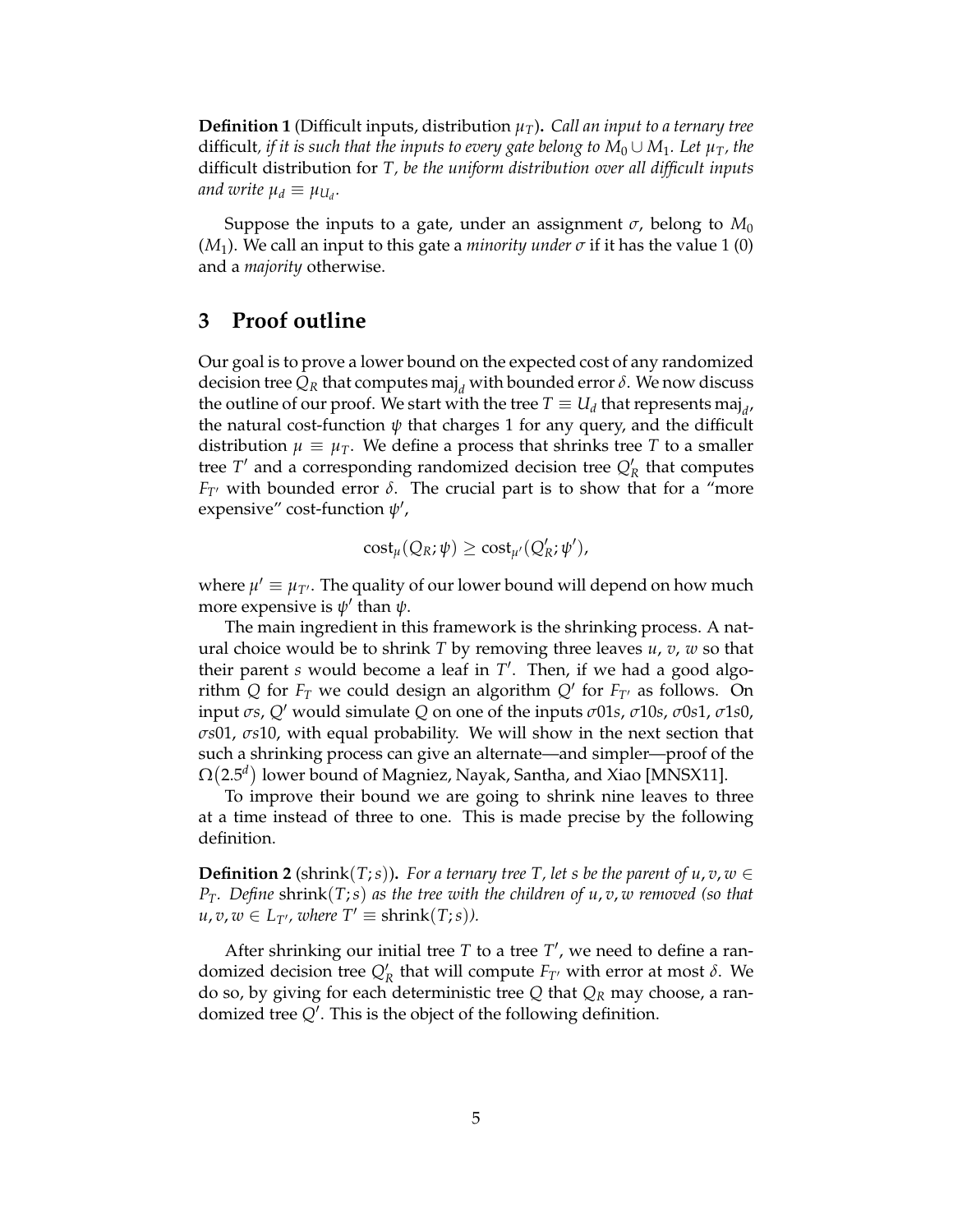**Definition 3.** *Let Q be any deterministic decision tree for FT. We define a randomized decision tree Q*′ *for FT*′ *. The algorithm Q*′ *on input σuvw chooses σ<sup>u</sup> uniformly at random from*

$$
\{(u,0,1),(u,1,0),(0,u,1),(1,u,0),(0,1,u),(1,0,u)\}
$$

*and similarly*  $\sigma_v$  *and*  $\sigma_w$ *. Then,*  $Q'$  *simulates*  $Q$  *on input*  $\hat{\sigma} = \sigma \sigma_u \sigma_v \sigma_w$ *.* 

*This induces a randomized algorithm Q*′ *R for FT*′ *such that a deterministic tree*  $Q^*$  *is chosen by*  $Q'_R$  *with probability*  $p'(Q^*) = \sum_Q p(Q) \cdot \Pr[Q'$  *chooses*  $Q^*$ *].* 

**Observation 2.** If  $Q_R$  is a  $\delta$ -error randomized decision tree for  $F_T$ , then  $Q'_R$  is a *δ-error randomized decision tree for FT*′*.*

*Proof.* The error of  $Q'_R$  on an input  $\sigma$  is bounded by the expected (over the choices of  $\sigma_u$ ,  $\sigma_v$ ,  $\sigma_w$ ) error of  $Q_R$  on  $\hat{\sigma}$ .  $\Box$ 

It will be useful to express  $\text{cost}_{\mu'}(Q';\psi')$ , for some cost-function  $\psi'$ , in terms of *Q*. We have the following proposition.

**Proposition 3.** For a ternary tree T and s the parent of  $u, v, w \in P_T$ , let T' *denote* shrink(T;s). Let  $\psi'$  be a cost-function on T', such that  $\psi'(\sigma;z) = \lambda$  for  $all \ \sigma \in \{0,1\}^{|L_T|}$  and  $z \in \{u,v,w\}$ . Then

$$
cost_{\mu'}(Q';\psi') = cost_{\mu}(Q;\psi^*),
$$

*where*

$$
\psi^*(\sigma; z) = \begin{cases} \psi'(\sigma; z), & \text{if } z \in L_T \setminus L_T(u, v, w); \\ 0.5 \cdot \lambda, & \text{if } z \in L_T(u, v, w) \text{ and is a majority under } \sigma; \\ 0, & \text{if } z \in L_T(u, v, w) \text{ and is a minority under } \sigma. \end{cases}
$$

*Proof.* Observe that by the definition of  $Q'$ ,  $Pr[\hat{\sigma} = \sigma] = \mu(\sigma)$ . Furthermore, each  $\sigma$  is encountered 2<sup>3</sup> times over the random choices of  $Q'$ . For  $(i, j, k) \in [3]^3$  define cost-functions for *T* as follows.

$$
\psi_{(i,j,k)}(\sigma; z) = \begin{cases} 0, & \text{if } z \in L_T(u,v,w) \setminus \{u_i,v_j,w_k\}; \\ \lambda, & \text{if } z \in \{u_i,v_j,w_k\}; \\ \psi'(\sigma; z), & \text{otherwise.} \end{cases}
$$

We have

$$
cost_{\mu'}(Q';\psi') = \sum_{\sigma} \mu(\sigma) \frac{1}{2^3} \sum_{(i,j,k)} cost(Q; \psi_{(i,j,k)}; \sigma),
$$

where  $i$  ( $j$ , $k$ ) ranges over the majorities of  $u$  ( $v$ , $w$ ). The proposition follows because, given a  $\sigma$  and  $(i,j,k)$  as stated,  $\sum_{(i,j,k)} \frac{1}{2^2}$  $\frac{1}{2^3}\psi_{(i,j,k)} = \psi^*.$  $\Box$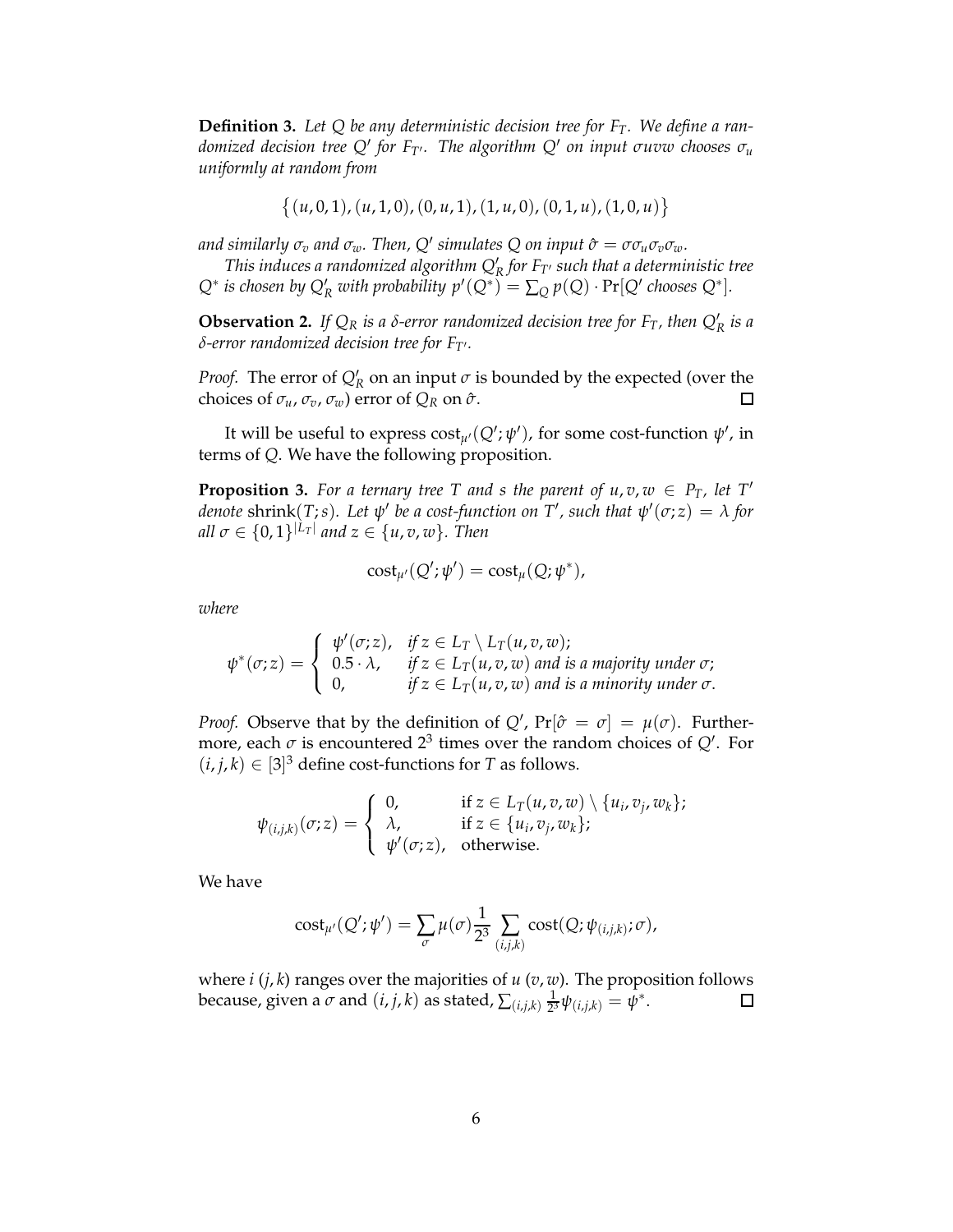## **4 Some useful toy problems and lemmas**

We are going to ask a question regarding decision trees over  $\{0,1\}^6$ . Let  $\mu$ be the uniform distribution over

$$
\{(u,v) \mid (u \in M_0 \land v \in M_1) \lor (u \in M_1 \land v \in M_0)\}.
$$

We are interested in cost-functions  $\phi$  of the following form.

$$
\phi(\sigma; z) = \begin{cases} 1, & \text{if } z \text{ is a minority;} \\ \eta, & \text{otherwise.} \end{cases}
$$

We seek the minimum (negative) real value of  $\eta$  for which cost<sub> $\mu$ </sub>( $Q$ ;  $\phi$ )  $\geq$  0 for any decision tree *Q*.

Before we proceed with this toy problem, we list all decision trees over  $\{0,1\}^3$  (besides a few uninteresting ones).

#### **4.1 Taxonomy of the decision trees for maj<sup>1</sup>**

In the following table, we consider all possible deterministic decision trees *Q* for three variables, *x*, *y*, *z*, assuming they are always queried in the order *x*, *y*, *z*. We write "and\* *z*" to denote a conditional read. That is, *z* is queried only if the value of maj $(x, y, z)$  cannot be determined from the values of x and *y*. (Decision trees that read *z* even if  $x = y$  are of no interest, neither for maj<sub>d</sub>, nor for the toy problem.)

In the last column we calculate  $\sum_{\sigma \in M_0} \text{cost}(Q; \phi; \sigma)$ . Because of the symmetries involved we can look up the costs for  $\sigma \in M_1$  as well. For example, the cost of the decision tree in row (2a) when  $\sigma \in M_1$ , is the same as the cost of the decision tree in row (2b) when  $\sigma \in M_0$ .

|      | Decision tree                                           | Cost        |
|------|---------------------------------------------------------|-------------|
| (1)  | if $x = 0$ , stop; if $x = 1$ , stop.                   | $1 + 2\eta$ |
| (2a) | if $x = 0$ , stop; if $x = 1$ , read y.                 | $1+3\eta$   |
| (2b) | if $x = 0$ , read y; if $x = 1$ , stop.                 | $2 + 3\eta$ |
| (3a) | if $x = 0$ , stop; if $x = 1$ , read y and* z.          | $1+4\eta$   |
| (3b) | if $x = 0$ , read y and* z; if $x = 1$ , stop.          | $2 + 4\eta$ |
| (4)  | if $x = 0$ , read y; if $x = 1$ , read y.               | $2 + 4\eta$ |
| (5a) | if $x = 0$ , read y; if $x = 1$ , read y and* z.        | $2+5\eta$   |
| (5b) | if $x = 0$ , read y and* z; if $x = 1$ , read y.        | $2+5\eta$   |
| (6)  | if $x = 0$ , read y and* z; if $x = 1$ , read y and* z. | $2+6n$      |

What we are going to use from this table is that for  $\eta \in [-1/2, 0]$  (we are not interested in other values anyway), the decision tree of row (3a) has the minimum cost when  $(x, y, z) \in M_0$ , and the tree of row (3b) when  $(x, y, z) \in M_1$ . Their cost is  $1 + 4\eta$ .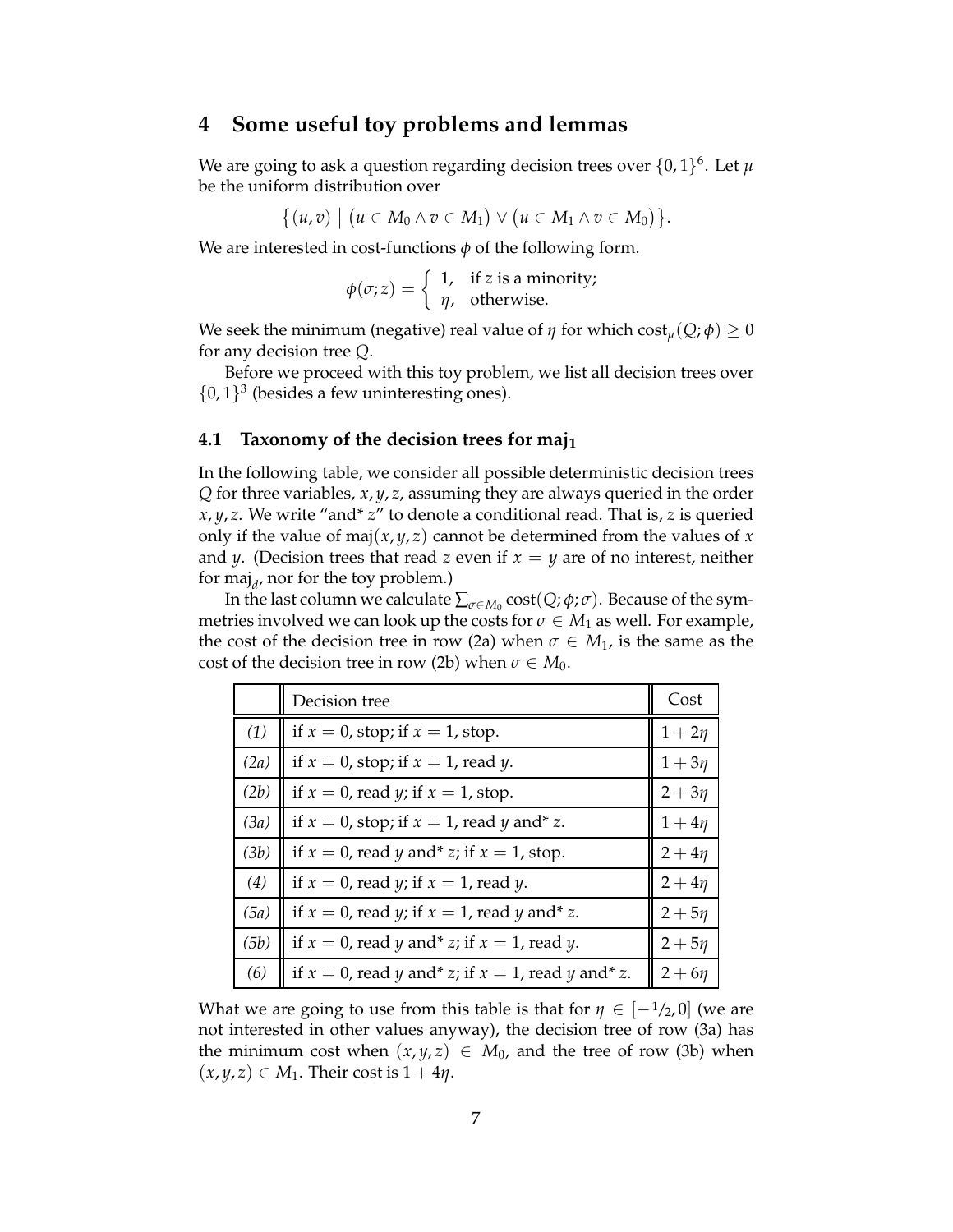# **4.2 A simple proof of the** Ω(2.5*<sup>d</sup>* ) **lower bound**

We illustrate the usefulness of this table by sketching a proof of the  $\Omega(2.5^d)$ lower bound of Magniez, Nayak, Santha, and Xiao [MNSX11].

We first show that  $R^{\mu_1}_{\delta}$  $\binom{\mu_1}{\delta}$  (maj<sub>1</sub>)  $\geq 2.5 \cdot R_{\delta}^{\mu_0}$  $\chi^{\mu_0}(\text{maj}_0)$ . For any algorithm  $Q_1$  for maj<sub>1</sub>, consider the algorithm  $Q_0$  for maj<sub>0</sub> that on input *u* simulates one of  $Q_1(01u)$ ,  $Q_1(10u)$ ,  $Q_1(0u1)$ ,  $Q_1(1u0)$ ,  $Q_1(u01)$ ,  $Q_1(u10)$ , with equal probability. If  $Q_1$  is a *δ*-error algorithm for maj<sub>1</sub>, then  $Q_0$  is a *δ*error algorithm for maj<sub>0</sub>. Let  $\psi_1$  be the cost-function for maj<sub>1</sub> defined by  $\psi(\sigma; z) = 1$  for all  $\sigma$  and  $z$ . Let  $\psi_0$  be the cost-function for maj<sub>0</sub> defined by  $\psi(0; u) = \psi(1; u) = 2.5$ . Then, as in the proof of Proposition 3, we can show that

$$
cost_{\mu_1}(Q_1; \psi_1) - cost_{\mu_0}(Q_0; \psi_0) = cost_{\mu_1}(Q_1; \phi),
$$

where we define  $\phi$  with  $\eta = -0.25$ . One can now verify by examining the table, that for this value of *η*, there is no (deterministic) decision tree *Q* that can achieve  $cost_{\mu_1}(Q; \phi) < 0$ . Thus,  $cost_{\mu_1}(Q_1; \psi_1) \geq cost_{\mu_0}(Q_0; \psi_0)$  and the result follows.

Applying this reasoning repeatedly, by shrinking one node in  $U_d$  at a time, one can show that  $R_{\delta}^{\mu \lambda}$  $\chi_{\delta}^{\mu_{d}}(\text{maj}_{d}) \geq 2.5^{d} \cdot R_{\delta}^{\mu_{0}}$  $\chi_{\delta}^{\mu_0}(\mathrm{maj}_0)$ . Finally, it is not hard to show that you have to read a bit with probability at least  $1 - 2\delta$  to be able to guess it with error at most  $\delta$ , thus  $R_{\delta}^{\mu_0}$  $\chi_{\delta}^{\mu_0}(\text{maj}_0) \geq (1-2\delta)$ . Putting these together,  $R_{\delta}^{\mu_d}$  $\chi_{\delta}^{\mu_d}(\text{maj}_d) \geq (1-2\delta) \cdot 2.5^d$ .

**Remark.** Note how in the above argument the value of *u* makes a difference. In particular, if  $u = 0$ , then the best decision tree is the one on row  $(3a)$ , whereas if  $u = 1$ , it is the one on row  $(3b)$ . This can be circumvented if we only want a bound for maj $_1$  (see next proposition), but it is not easy to do the same for the inductive step.

**Proposition 4.**  $R_{\delta}^{\mu_1}$  $\chi_{\delta}^{\mu_1}(\text{maj}_1) \geq \frac{8}{3} \cdot R_{\delta}^{\mu_0}$  $\frac{\mu_0}{\delta}$ (maj<sub>0</sub>).

*Proof.* As above, let  $\psi_1$  be the cost-function for maj<sub>1</sub> defined by  $\psi(\sigma; z) = 1$ for all  $\sigma$  and  $z$ . Let  $\psi_0$  be the cost-function for maj<sub>0</sub> defined by  $\psi(0;u)$  =  $\psi(1; u) = 8/3$ . Then, as in the proof of Proposition 3, we can show that

$$
cost_{\mu_1}(Q_1; \psi_1) - cost_{\mu_0}(Q_0; \psi_0) = cost_{\mu_1}(Q_1; \phi),
$$

where we define  $\phi$  with  $\eta = -1/3$ . Observe now that for any deterministic algorithm  $Q$ ,  $\sum_{\sigma \in M_0 \cup M_1} cost(Q; \phi; \sigma) \geq 0$ . The zero is achieved by the tree on row (6) of the table. Thus,  $\mathrm{cost}_{\mu_1}(Q_1; \psi_1) \geq \mathrm{cost}_{\mu_0}(Q_0; \psi_0)$  and the result follows.  $\Box$ 

#### **4.3 Solution of the toy problem and a corollary**

We now return to the toy problem (see the beginning of Section 4 for its statement) and show that we can have  $\eta = -0.3$ . Although it is not stated in the following lemma, it is easily observable from the proof that this value is best possible.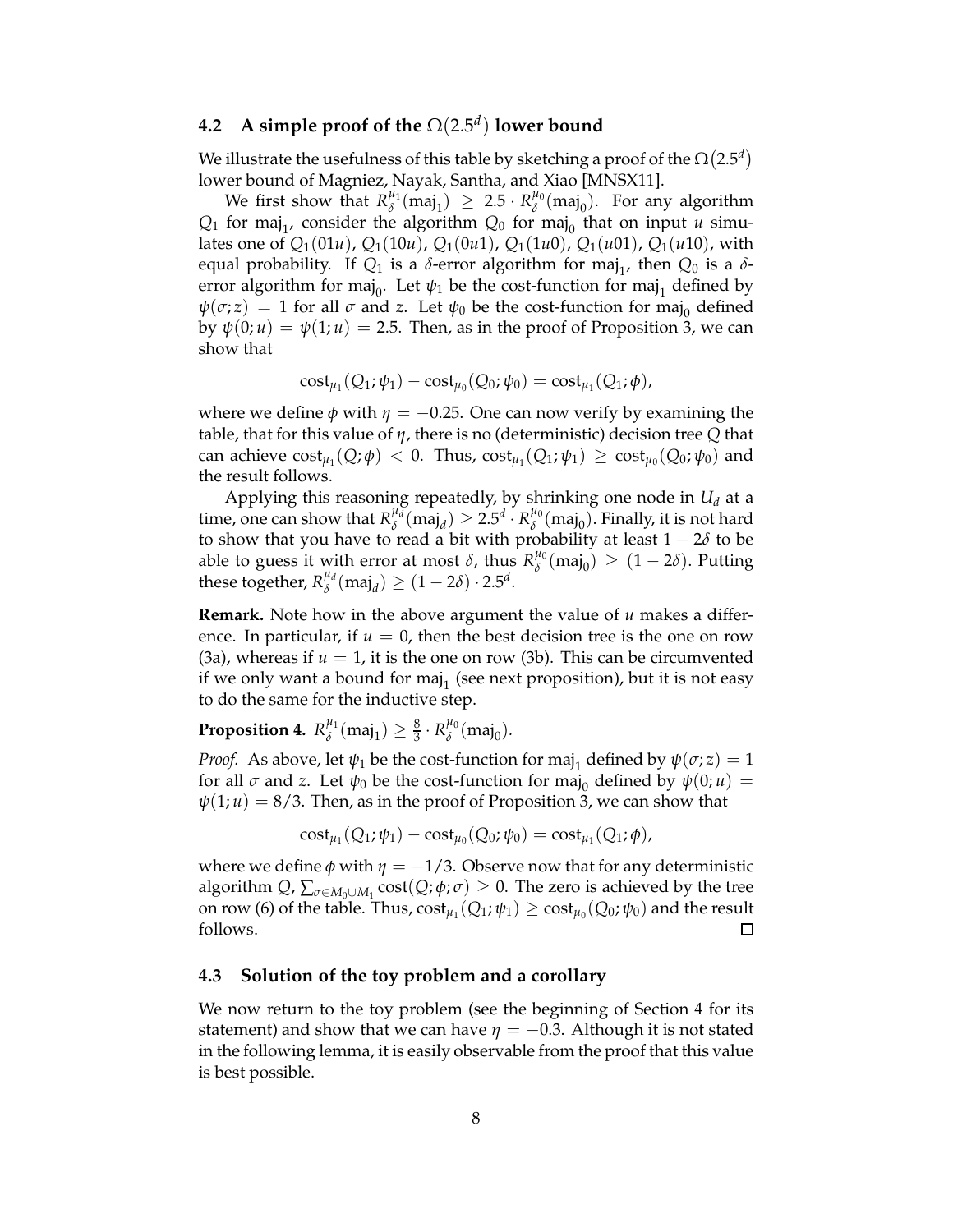#### **Lemma 5.** *For any decision tree Q and*  $\eta = -0.3$ ,  $\text{cost}_{\mu}(Q; \phi) \geq 0$ .

*Proof.* For the proof we are going to do some case analysis, taking advantage of the symmetries involved. Denote the input by  $(x, y, z, u, v, w)$ , and call  $(x, y, z)$  the left side and  $(u, v, w)$  the right side. Assume, without loss of generality (due to the symmetry of  $\mu$  and the fact that we are calculating expected cost), that the variables on the left side are queried in the order  $x, y, z$  and on the right side in the order  $u, v, w$ . Assume further, that *x* is the first variable queried by *Q*, and let  $Q_0$  ( $Q_1$ ) be the decision tree if  $x = 0$  $(x = 1)$ . Observe that, again due to symmetry, we do not need to analyze *Q*<sup>1</sup> (the analysis would be the same with the roles of 0 and 1 exchanged). Thus, we assume  $x = 0$  and proceed with the analysis of  $Q_0$ .

In all of the following cases we calculate the cost scaled; in particular, we calculate  $C \equiv \sum_{\sigma: x=0} \text{cost}(Q; \phi; \sigma)$ .

*Case 1.* Suppose that  $Q_0$  is empty. Then  $C = 3 + 6\eta > 0$ .

*Case 2.* Suppose that  $Q_0$  queries *y*. Then, either  $x = y$  or  $x \neq y$ . In the first case, *Q*<sup>0</sup> should never query *z*, since such a query is guaranteed to increase the cost by 1. In the second case, *Q*<sup>0</sup> should definitely query *z*, since such a query is guaranteed to decrease the cost by −*η*. Therefore, we may assume that  $Q_0$  first "finishes" with the left side and then proceeds to the right side, knowing whether  $(u, v, w) \in M_0$  or  $(u, v, w) \in M_1$ . In the first case, *Q*<sup>0</sup> should continue with the right side as in row (3a) of the table; in the second case, it should continue as in row (3b). The cost is  $C = (3 \cdot 2\eta + 1 + 4\eta) + 2 \cdot (3 \cdot (1 + 2\eta) + 1 + 4\eta)$ , which is 0 for  $\eta = -0.3$ .

*Case 3.* Suppose that *Q*<sup>0</sup> queries *u*.

*(i)* Suppose  $x = u$ . If  $Q_0$  does not query anything else, then this case contributes to the cost  $4 \cdot (1 + \eta)$ . Otherwise lets assume (without loss of generality) that it reads *y*. Then, as in Case 2, we may assume that *Q*<sup>0</sup> "finishes" the left side before doing anything else. There are four inputs such that  $x = u = 0$ . For two of the inputs the left side belongs to  $M_0$  and for the other two to  $M_1$ . In the first case,  $Q_0$  should read  $v$  and  $w$  (they are both majorities). In the second case, *Q*<sup>0</sup> should not read any of *v*, *w* (it costs an additional  $1 + 2\eta > 0$  if it reads them). In total the cost of this case is then  $(1 + 4\eta) + (2 + 4\eta) + 2 \cdot (1 + 3\eta) = 5 + 14\eta$ .

*(ii)* Suppose  $x \neq u$ . If  $Q_0$  does not query anything else, then this case contributes to the cost  $2 + 8\eta$ . Otherwise lets assume (without loss of generality) that it reads *y*. With similar considerations as in case 3(i), we find that the total cost of this case is then  $(2 + 4\eta) + 2 \cdot 3\eta + 2 \cdot (1 + 3\eta) =$  $4 + 16n$ .

Summing up for case 3, we find that the best  $Q_0$  can do is  $C = 9 + 30\eta =$  $\Box$ 0. The case analysis is complete.

We prove a corollary of this lemma that would be more appropriate for our purposes.

**Corollary 6.** Let  $T \equiv U_2$  *with root s and*  $T' \equiv \text{shrink}(T; s)$ *. Let*  $\psi$  *and*  $\psi'$  *be*  $\alpha$  *cost-functions such that*  $\psi(\sigma; z) = \lambda$  *for all*  $\sigma \in \{0, 1\}^9$  *and all variables*  $z \in L_T$ *,*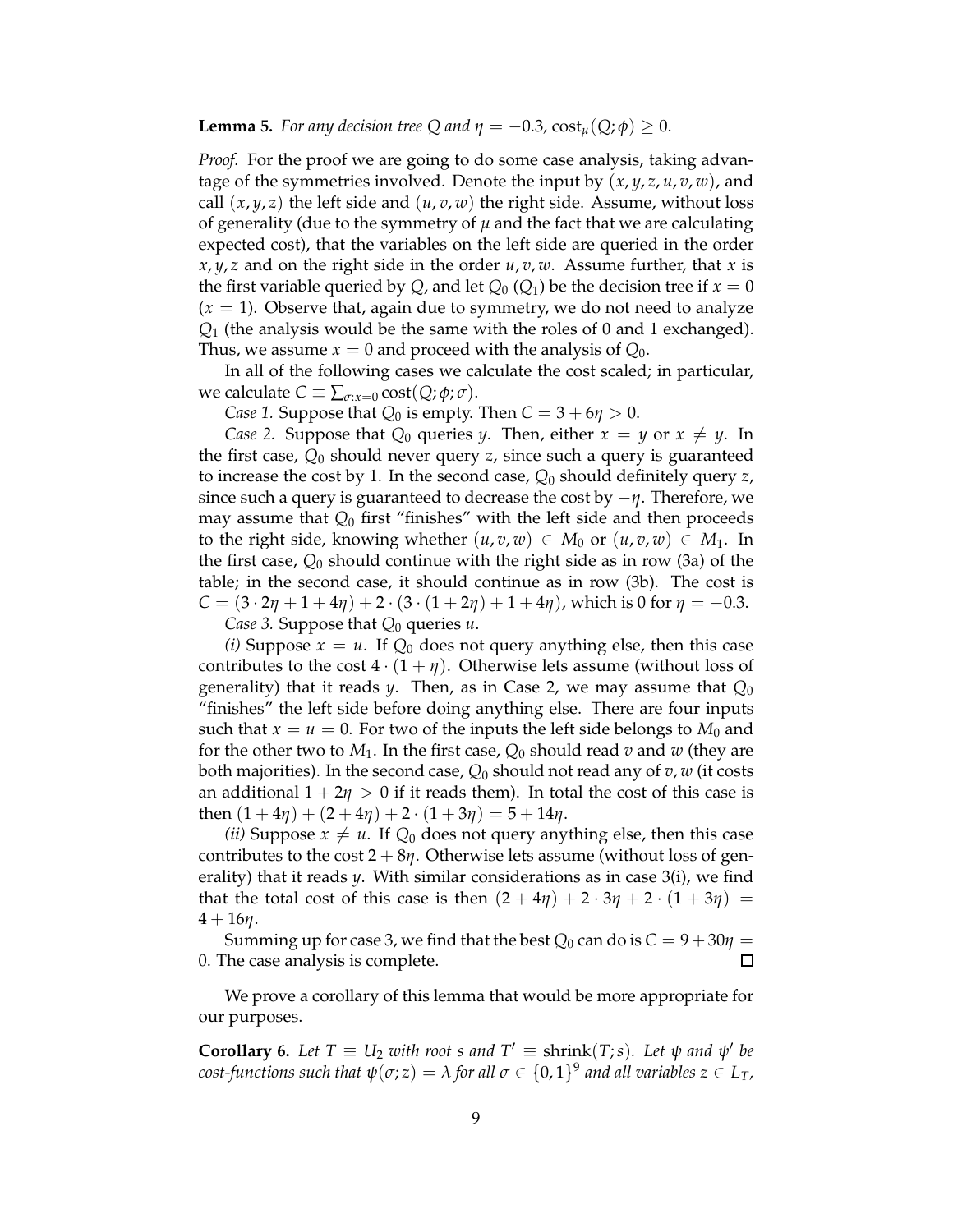*and*  $\psi'(\sigma; z) = 2.6 \cdot \lambda$  *for all*  $\sigma \in \{0, 1\}^3$  *and all variables*  $z \in L_{T'}$ *. Let*  $\mu$  *and µ* ′ *be the difficult distributions for* {0, 1} 9 *and* {0, 1} 3 *respectively. Then, for any deterministic decision tree Q,*

$$
cost_{\mu}(Q; \psi) \geq cost_{\mu'}(Q'; \psi').
$$

*Proof.* Recall the definition of *ψ* ∗ from page 6. We have

$$
\begin{aligned}\n\text{cost}_{\mu}(Q; \psi) - \text{cost}_{\mu'}(Q'; \psi') &= \text{cost}_{\mu}(Q; \psi) - \text{cost}_{\mu}(Q; \psi^*) & \text{by Proposition 3} \\
&= \text{cost}_{\mu}(Q; \psi - \psi^*) & \text{by observation 1} \\
&= \sum_{\sigma : \text{maj}_2(\sigma) = 0} \mu(\sigma) \text{cost}(Q; \psi - \psi^*; \sigma) \\
&+ \sum_{\sigma : \text{maj}_2(\sigma) = 1} \mu(\sigma) \text{cost}(Q; \psi - \psi^*; \sigma),\n\end{aligned}
$$

and show that each sum is greater or equal to zero. Let *u*, *v*, and *w* be the children of *s*. Define a cost-function *ψ<sup>u</sup>* by

$$
\psi_u(\sigma; z) = \begin{cases} 0, & \text{if } z \in L_T(u); \\ \psi(\sigma; z) - \psi^*(\sigma; z), & \text{otherwise.} \end{cases}
$$

For  $\gamma \in M_0$  define

$$
C_u(\gamma) \equiv \sum_{\alpha \in M_0} \sum_{\beta \in M_1} \mu(\gamma \alpha \beta) \cot(Q; \psi_u; \gamma \alpha \beta) + \mu(\gamma \beta \alpha) \cot(Q; \psi_u; \gamma \beta \alpha).
$$

Similarly define  $\psi_v$ ,  $\psi_w$ , and  $C_v$ ,  $C_w$ . We have

$$
\sum_{\sigma:\mathrm{maj}_2(\sigma)=0} \mu(\sigma) \cot(Q; \psi - \psi^*) = \frac{1}{2} \sum_{\gamma \in M_0} \Bigl(C_u(\gamma) + C_v(\gamma) + C_w(\gamma)\Bigr),
$$

since each query is counted in the sum twice. Furthermore, each fixed *γ* induces a decision tree  $Q_\gamma$  over  $\{0, 1\}^6$  such that  $Q_\gamma(\alpha \beta) = Q(\gamma \alpha \beta)$ . Observe that  $\psi_u$  agrees on  $L_T(v, w)$  with  $\lambda \phi$ , because  $\psi(\sigma; z) - \psi^*(\sigma; z) =$  $-0.3 \cdot λ$ . Thus,  $C_u(γ) = λ \cos t_u(Qγ, ϕ)$  and Lemma 5 shows that  $C_u(γ)$ ,  $C_v(\gamma)$ ,  $C_w(\gamma) \geq 0$ . Similar calculations can be done for the other sum.  $\Box$ 

# **5 Proof of the lower bound**

In this section we carry out the inductive proof sketched in Section 3.

**Lemma** 7 (Shrinking Lemma). *For a ternary tree T and s the parent of*  $u, v, w \in$ *PT, let T*′ *denote* shrink(*T*;*s*)*. Let ψ and ψ* ′ *be cost-functions on T and T*′ *such that*  $\psi(\sigma; z) = \lambda$  *for all*  $\sigma \in \{0, 1\}^{|L_T|}$  *and*  $z \in L_T(u, v, w)$  *and* 

$$
\psi'(\sigma;t) = \begin{cases} 2.6 \cdot \lambda, & \text{if } t \in \{u, v, w\}; \\ \psi(\sigma;t), & \text{otherwise.} \end{cases}
$$

*Then, for any randomized decision tree QR,*

$$
cost_{\mu}(Q_R; \psi) \geq cost_{\mu'}(Q'_R; \psi'),
$$

*where*  $\mu \equiv \mu_T$  and  $\mu' \equiv \mu_{T'}$ .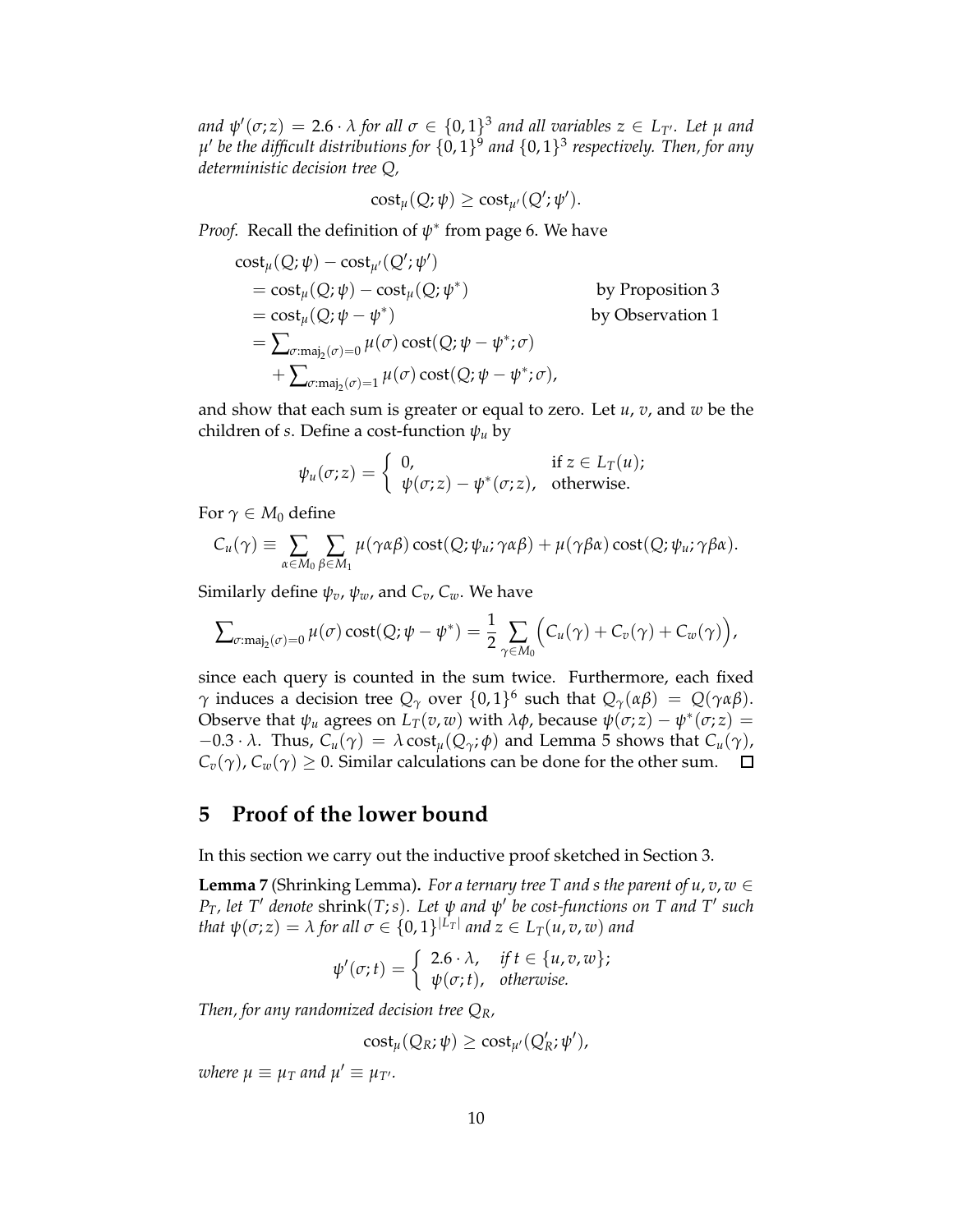*Proof.* Let *n* denote the number of leaves in *T*. Fix a partial assignment  $\pi \in \{0,1\}^{n-9}$  for the leaves in  $L_T \setminus L_T(u,v,w)$  and let  $\rho \in \{0,1\}^9$ . We write *πρ* for the assignment that equals *ρ* on the variables  $L_T(u, v, w)$  and *π* everywhere else. For any deterministic tree *Q* we have

$$
\Delta(Q) \equiv \text{cost}_{\mu}(Q; \psi) - \text{cost}_{\mu'}(Q'; \psi')
$$
  
=  $\text{cost}_{\mu}(Q; \psi) - \text{cost}_{\mu}(Q; \psi^*)$  by Proposition 3  
=  $\text{cost}_{\mu}(Q; \psi - \psi^*)$  by Observation 1  
=  $\sum_{\pi} \sum_{\rho} \mu(\pi \rho) \text{cost}(Q; \psi - \psi^*; \pi \rho).$ 

Now,  $\psi$  and  $\psi^*$  are equal over  $L_T \setminus L_T(u,v,w)$ . Furthermore, having fixed  $\pi$ , we can define a deterministic tree  $Q_{\pi}$  over  $\{0,1\}^9$  so that on input  $\rho \in \{0,1\}^9$  we have  $Q_{\pi}(\rho) = Q(\pi \rho)$ . Thus

$$
\Delta(Q) = \sum_{\pi} \sum_{\rho} \mu(\pi \rho) \cot(Q_{\pi}; \lambda \phi; \rho).
$$

This is because, recalling the definition of  $\psi^*$  (on page 6), we see that  $\psi - \psi^*$ agrees with  $\lambda \phi$  on  $L_T(u, v, w)$ . Thus, we may apply Corollary 6, which implies that, for each fixed  $\pi$ , each summand is greater or equal to zero. It follows that, for any  $Q$ ,  $\Delta(Q) \geq 0$ . Finally,

$$
cost_{\mu}(Q_R; \psi) - cost_{\mu'}(Q'_R; \psi') = \sum_{Q} p(Q) \Delta(Q) \geq 0.
$$

Applying the Shrinking Lemma repeatedly and recalling Observation 2 it is straightforward to show that

$$
R_{\delta}^{\mu_d}(\text{maj}_d) \geq 2.6^{d-1} \cdot R_{\delta}^{\mu_1}(\text{maj}_1).
$$

By Proposition 4,  $R^{\mu_1}_{\delta}$  $\chi_{\delta}^{\mu_1}(\text{maj}_1) \geq \frac{8}{3} \cdot R_{\delta}^{\mu_0}$  $\delta^{\mu_0}$ (maj<sub>0</sub>). A *δ*-error decision tree for maj<sub>0</sub> should guess a random bit with error at most  $\delta$ ; thus,  $R_{\delta}^{\mu_0}$  $b^{\mu_0}$ (maj<sub>0</sub>)  $\geq$  $1 - 2\delta$ .

We have obtained the following theorem.

**Theorem 8.**  $R_{\delta}^{\mu_d}$  $\lambda^{\mu_d}$ (maj<sub>d</sub>)  $\geq \frac{8}{3} \cdot (1 - 2\delta) \cdot 2.6^{d-1}.$ 

### **6 Concluding remarks**

We improved the lower bound on the recursive majority-of-three function using the method of generalized costs of Saks and Wigderson [SW86]. It seems though that we didn't exploit the full power of this method. A more essential use of generalized costs could, for example, charge differently for reading a majority than for reading a minority. We couldn't implement such an idea.

口